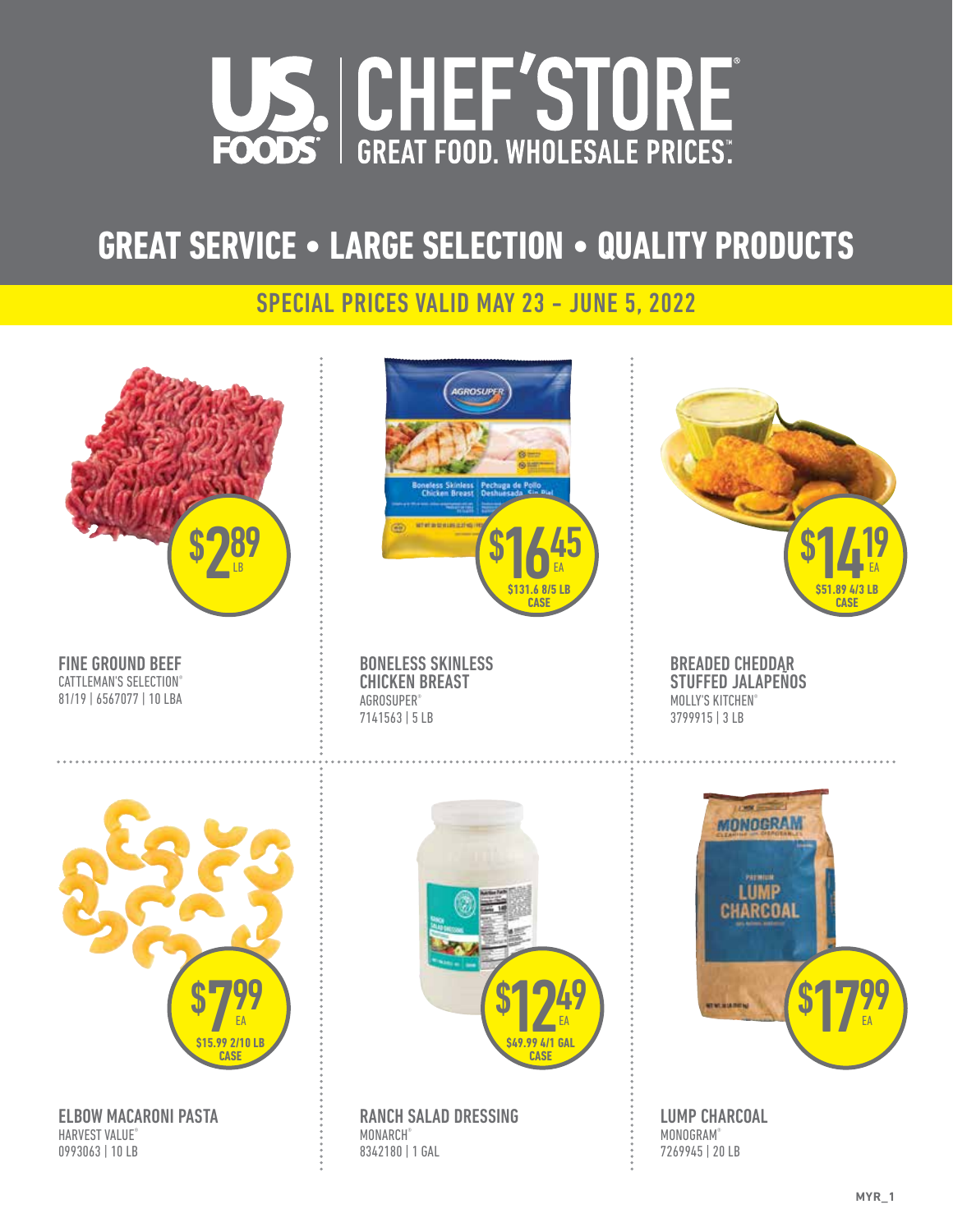## SALUTE TO SUMMER





**KETCHUP** HEINZ<sup>®</sup> 6729776 | 14 OZ **\$24.99 16/14 OZ CASE** 



HOT DOG BUNS SARA LEE®/EARTHGRAINS® 6715602 | 16/1.63 OZ



SEASONED CROUTONS MONARCH® 6237160 | 2.5 LB **\$17.99 4/2.5 LB CASE**  PRICES VALID MAY 23 - JUNE 5, 2022

#### PRODUCE



YELLOW CORN CROSS VALLEY FARMS® 2353902 | 6 EA **\$19.89 48 EA CASE** 



RUSSET POTATOES #2 GRADE | 5068424 | 50 LB



SPRING WATER **THIRSTER®** 9761165 | 24/16.9 OZ



ITALIAN DRESSING MIX MONARCH® 6328777 | 7.6 OZ **\$27.99 12/7.6 OZ CASE** 





FRESH GOLDEN PINEAPPLE 8217762 | 1 EA **\$14.89 6 EA CASE** 



MEDLEY SALAD MIX 5113784 | 3 LB **\$32.89 4/3 LB CASE** 



PEELED DICED TOMATOES ANGELA MIA® 4000584 | #10 CAN **\$31.99 6/#10 CAN CASE** 



MONARCH QUALI-FRY **MONARCH®** 2328813 | 14 OZ **\$14.99 6/14 OZ CASE** 

**\$14.99 6/16 OZ CASE** 



## CONVENIENT AND EASY-TO-SHOP LOCATIONS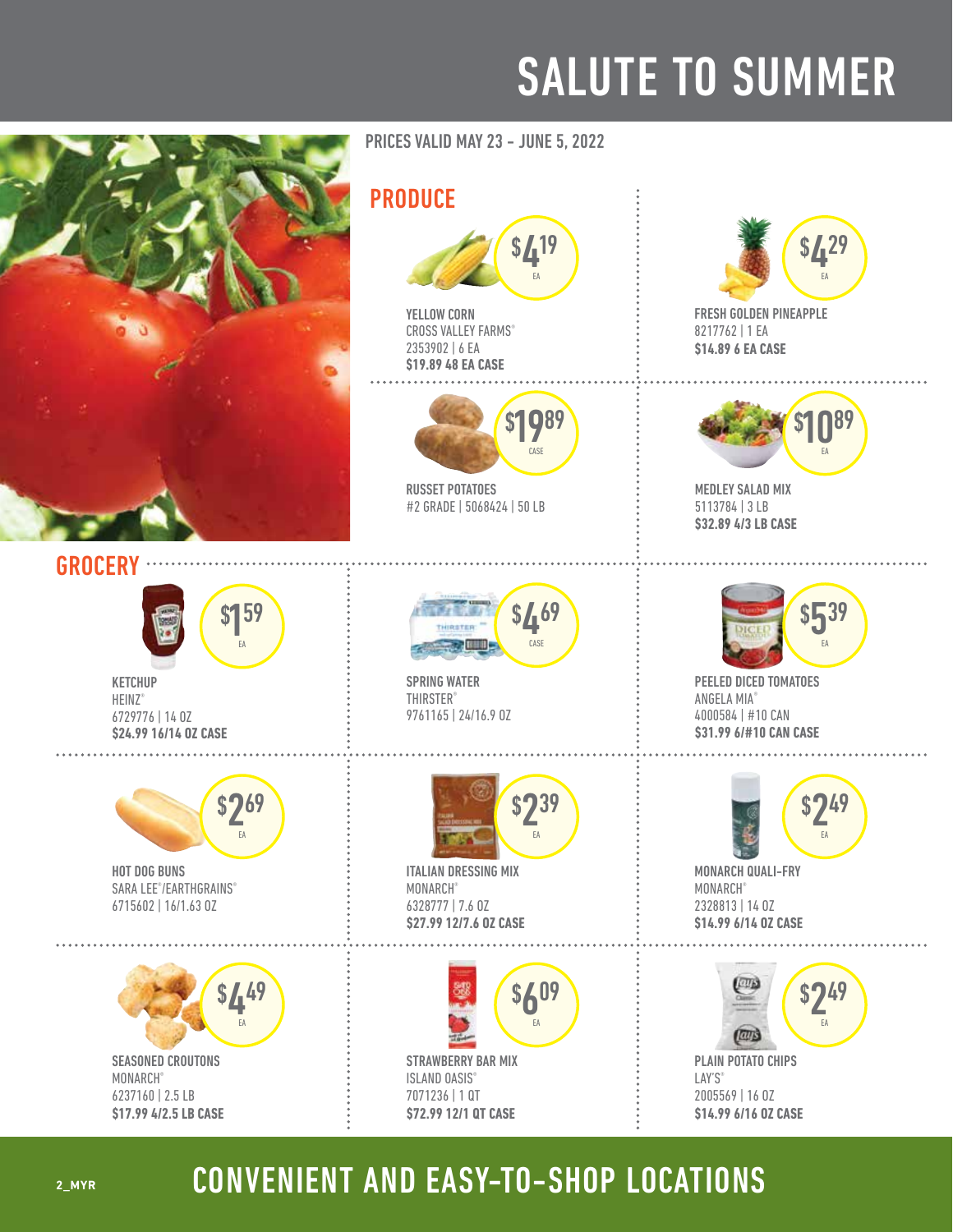# RED HOT SAVINGS

#### MEAT/DELI/SEAFOOD



GROUND ANGUS BEEF PATTIES THICK N JUICY® 8771213 | 2 LB **\$77.88 12/2 LB CASE** 



COOKED GYROS SLICES KRONOS-KRONOBROIL® 1978904 | 5 LB

#### GROCERY/FROZEN



SESAME SEED HAMBURGER BUNS HILLTOP HEARTH® 5" | 1331099 | 8 EA

#### DAIRY/CHEESE



SLICED AMERICAN CHEESE **GLENVIEW FARMS®** 120 CT | 3340510 | 5 LB **\$55.89 4/5 LB CASE** 

#### EQUIPMENT & SUPPLIES



CHAFING FUEL CAN VALU+PLUS™ 2 HOUR | 7632902 | 1 EA **\$62.99 72/1 EA CASE** 

#### MONARCH® 5328406 | 1 GAL **\$49.89 4/1 GAL CASE**



SMALL-CURD COTTAGE CHEESE **GLENVIEW FARMS®** 4% MILK FAT | 1685866 | 5 LB  $10^{49}$ EA

**\$38.89 4/5 LB CASE** 

\$

BUTTERMILK RANCH DRESSING

PRICES VALID MAY 23 - JUNE 5, 2022

\$

\$

2449

EA

\$ 1369

EA

3299 CASE

CHICKEN LEG QUARTERS PATUXENT FARMS® 2725364 | 4/10 LB

SKINLESS 4:1 HOT DOGS HEBREW NATIONAL® ALL-BEEF | 0182642 | 5 LB

**\$97.96 4/5 LB CASE** 



16" UTILITY TONGS SUPERIOR® STAINLESS STEEL | 3331055 | 1 EA





KOSHER DILL PICKLE SPEARS MONARCH® 1569369 | 5 GAL



NONFAT GREEK YOGURT **GLENVIEW FARMS®** 1980077 | 32 OZ **\$26.55 6/32 OZ CASE** 



FULL STEAMTABLE PAN WINCO<sup>®</sup> 2.5" DEEP | 6764252 | 1 EA

## NO MEMBERSHIP REQUIRED...OPEN TO EVERYONE